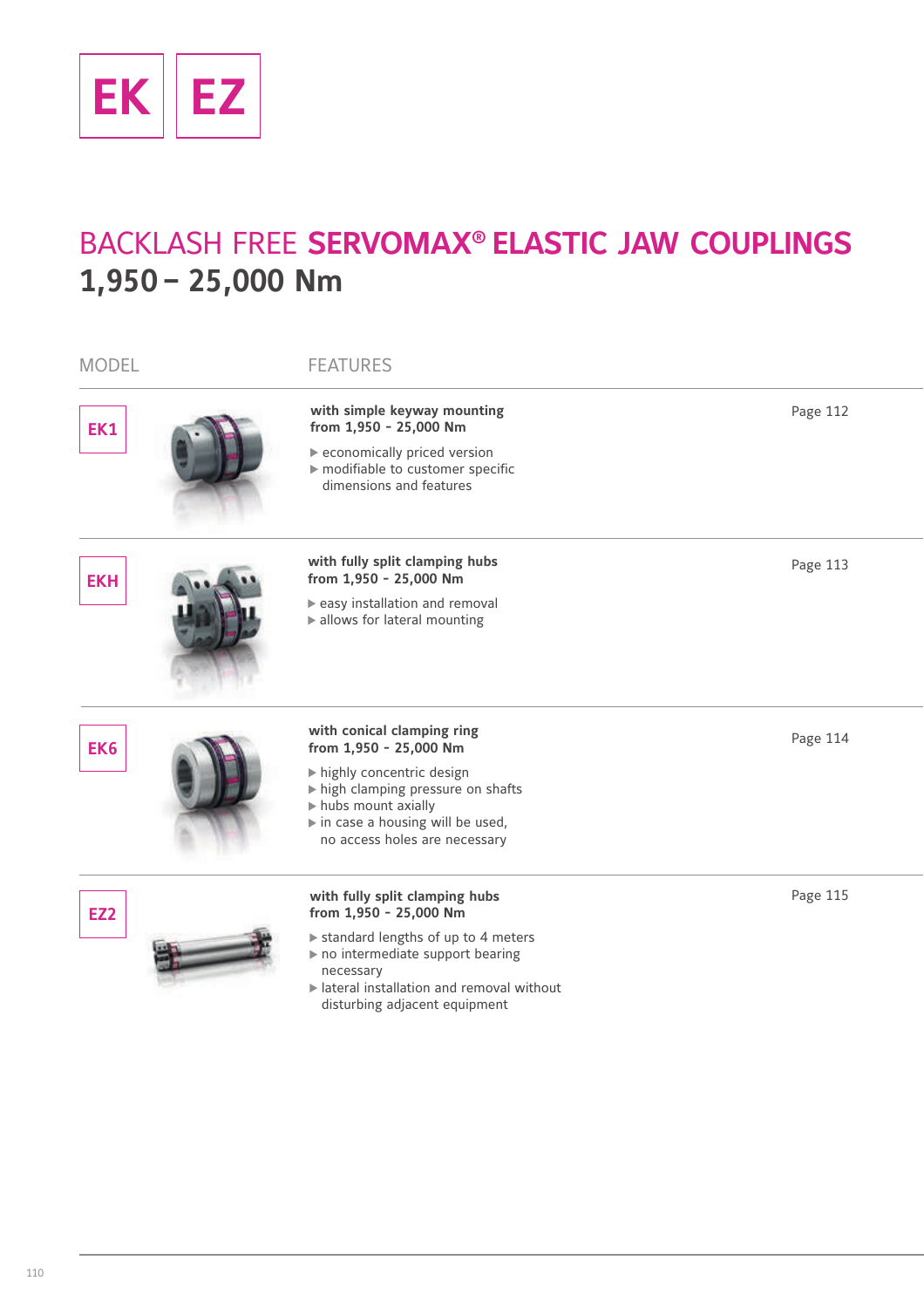# **GENERAL INFORMATION** R+W ELASTIC JAW COUPLINGS

### SHAFT MISALIGNMENT



### FUNCTION

The equalizing element of the EK coupling is the elastomer insert. It transmits torque without backlash or vibration. The elastomer insert defines the characteristics of the entire drive system.

Backlash is eliminated by the press fit of the elastomer into the hubs. Through variation of the Shore hardness of the elastomer insert, the coupling system can be optimized for the ideal torsional characteristics.

# **SIZE 2500 - 9500**

### THE COUPLING INCLUDES 5X ELASTOMER SEGMENTS





Shore hardness 98 Sh A Shore hardness 64 Sh D Shore hardness 65 Sh D







Shore hardness 64 Sh D

# DESCRIPTION OF THE ELASTOMER TYPES

| <b>Type</b> | <b>Shore</b><br><b>hardness</b> | <b>Color</b> | <b>Material</b> | <b>Relative</b><br>damping $(\Psi)$ | <b>Temperature range</b>            | <b>Features</b>          |
|-------------|---------------------------------|--------------|-----------------|-------------------------------------|-------------------------------------|--------------------------|
| A           | 98 Sh A                         | red          | <b>TPU</b>      | $0.4 - 0.5$                         | $-30^{\circ}$ C to $+100^{\circ}$ C | high damping             |
| B           | 64 Sh D                         | green        | TPU             | $0.3 - 0.45$                        | $-30^{\circ}$ C to $+120^{\circ}$ C | high torsional stiffness |
| $D^*$       | $65$ Sh D                       | black        | <b>TPU</b>      | $0.3 - 0.45$                        | $-10^{\circ}$ C to $+070^{\circ}$ C | electrically conductive  |
| E           | 64 Sh D                         | beige        | Hytrel          | $0.3 - 0.45$                        | $-50^{\circ}$ C to $+150^{\circ}$ C | temperature resistant    |

\* The electrical conductivity of the elastomer material is to prevent the electrostatic charging of the elastomer coupling system, to reduce the risk of sparking in operation. ATEX technical data is available upon request.

### SIZES EK

| SIZE*                       |          |                   |        | 2500   |        | 4500   |         | 9500    |
|-----------------------------|----------|-------------------|--------|--------|--------|--------|---------|---------|
| Type (elastomer insert)     |          |                   | A      | B      | A      | B      | Α       | B       |
| Static torsional stiffness  | (Nm/rad) | $C_{\tau}$        | 87600  | 109000 | 167000 | 372000 | 590000  | 670000  |
| Dynamic torsional stiffness | (Nm/rad) | $C_{\text{rtwn}}$ | 175000 | 216000 | 337000 | 743000 | 1180000 | 1340000 |
| lateral misalignment        | (mm)     |                   | 0.5    | 0.3    | 0.5    | 0.3    | 0.6     | 0.4     |
| angular misalignment        | (Degree) | Max.<br>values    | 1.5    |        | 1.5    | 1      | 1.5     | 1       |
| axial misalignment          | (mm)     |                   |        | ±3     |        | ±4     | ±5      |         |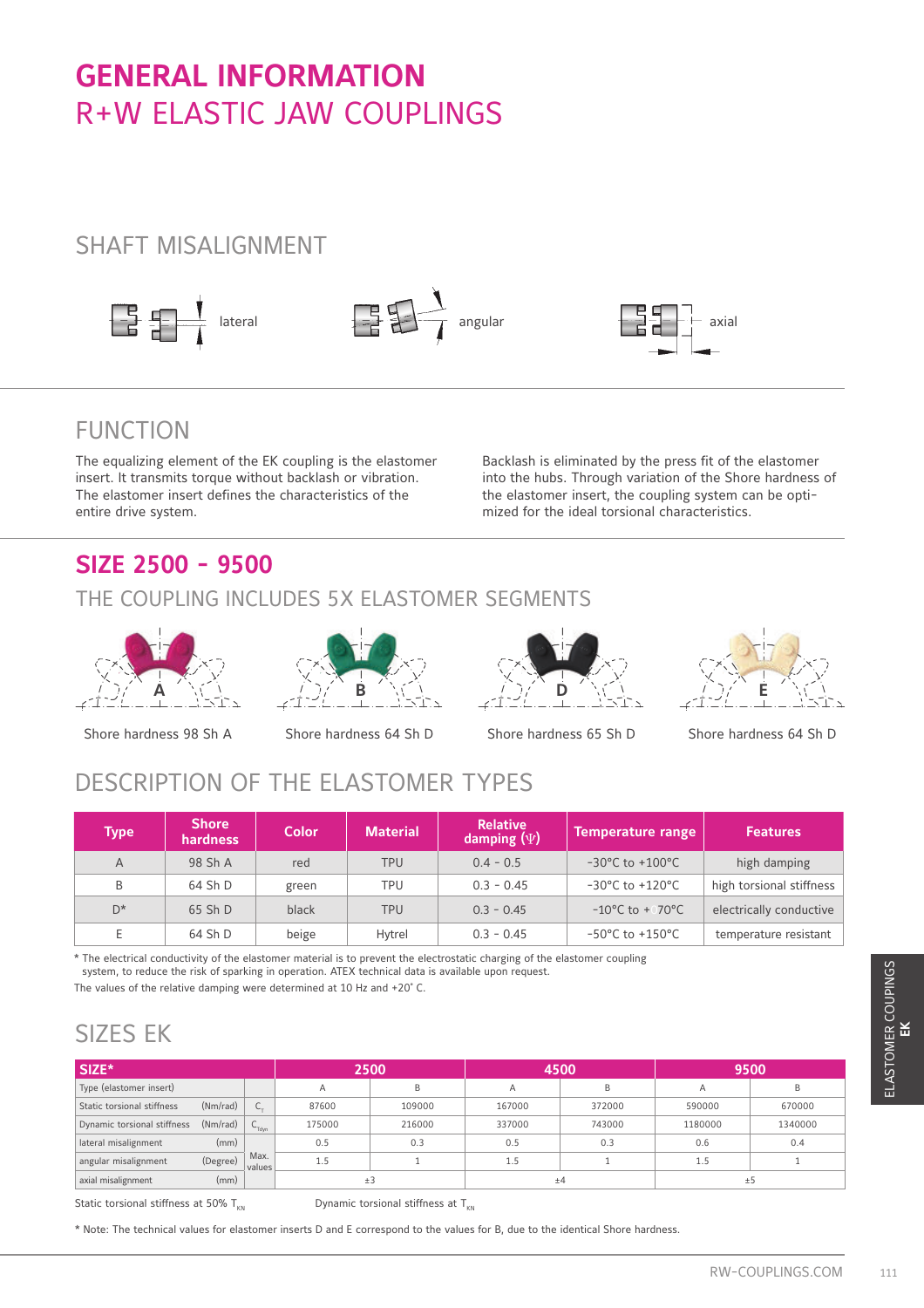

# **EK1** WITH KEYWAY MOUNTING 1,950 - 25,000 Nm



#### **PROPERTIES**

#### FEATURES

- $\rightharpoonup$  press fit design
- readily modified for custom dimensions
- low backlash (keyway)

#### MATERIAL

#### **Hubs:** GGG40

 $\emptyset$  D<sub>1</sub>H7

 $\emptyset$  B,

**Elastomer:** wear resistant thermally stable TPU

A

#### DESIGN

Two concentrically machined hubs with curved jaws, keyways, and set screws. 5x elastomer segments press fit for zero backlash; standard versions are electrically isolating.





### MODEL EK1 | SIZE 2500 - 9500

| <b>SIZE</b>                                               |                             |      | 2500      | 4500  |                                   |           | 9500       |  |
|-----------------------------------------------------------|-----------------------------|------|-----------|-------|-----------------------------------|-----------|------------|--|
| Type (Elastomer insert)                                   |                             | Α    | B         | Α     | B                                 | Α         | B          |  |
| (Nm)<br>Rated torque                                      | $T_{\kappa N}$              | 1950 | 2450      | 5000  | 6200                              | 10000     | 12500      |  |
| (Nm)<br>Max. torque                                       | $T_{Kmax}$                  | 3900 | 4900      | 10000 | 12400                             | 20000     | 25000      |  |
| (mm)<br>Overall length                                    | $\overline{A}$              | 213  |           | 272   |                                   | 341       |            |  |
| (mm)<br>Outside diameter                                  | $B/B_1$                     |      | 160 / 154 |       | 225 / 190                         | 290 / 240 |            |  |
| (mm)<br>Mounting length                                   | C                           | 88   |           | 113   |                                   |           | 142        |  |
| Inside diameter<br>(pilot bored)<br>(mm)                  | $D_v$                       |      | 30        | 40    |                                   | 50        |            |  |
| Inside diameter range H7<br>(mm)                          | $D_{1/2}$                   |      | $30 - 95$ |       | $40 - 130$                        |           | $50 - 170$ |  |
| Inside diameter of elastomer(mm)                          | $D_{E}$                     | 80   |           | 111   |                                   | 145       |            |  |
| Set screws (DIN 916)                                      | E                           |      |           |       | see table (depending on bore Ø)** |           |            |  |
| (mm)<br>Distance                                          | G                           | 25   |           |       | 30                                | 40        |            |  |
| Possible shortening length<br>(mm)                        | Н                           | 69   |           | 89    |                                   |           | 110        |  |
| Moment of inertia<br>$(10^{-3} \text{ kgm}^2)$<br>per hub | $\mathsf{J}_1/\mathsf{J}_2$ | 40   |           | 147   |                                   |           | 480        |  |
| (kg)<br>Approx. weight                                    |                             |      | 12,5      | 25    |                                   | 53        |            |  |
| $(min^{-1})$<br>Speed standard                            |                             |      | 3,500     |       | 3,000                             |           | 2,000      |  |
| $(103min-1)$<br>Speed balanced                            |                             | 10   | 10        | 8     | 8                                 | 6, 5      | 6, 5       |  |

**For information on shaft misalignment, torsional stiffness, and other details about the elastomer inserts see page 97.** 

| ** Set screw            |                | <b>ORDERING EXAMPLE</b>                                                                                                                                             | EK1 | 2500      | Α | 50.8 | 80 | XX                         |
|-------------------------|----------------|---------------------------------------------------------------------------------------------------------------------------------------------------------------------|-----|-----------|---|------|----|----------------------------|
| $\emptyset$ 12.1 - 30   | M <sub>5</sub> | <b>Model</b>                                                                                                                                                        |     |           |   |      |    |                            |
| $\emptyset$ 30.1 - 58   | M <sub>8</sub> | <b>Size</b>                                                                                                                                                         |     | $\bullet$ |   |      |    | <b>Special designation</b> |
|                         |                | Elastomer insert type                                                                                                                                               |     |           |   |      |    | only<br>(e.g. special bore |
| $\emptyset$ 58.1 - 95   | M10            | Bore D1 H7                                                                                                                                                          |     |           |   |      |    | tolerance).                |
| $\emptyset$ 95.1 - 130  | M12            | Bore D <sub>2</sub> H <sub>7</sub>                                                                                                                                  |     |           |   |      |    |                            |
| $\emptyset$ 130.1 - 170 | M16            | For custom features place an XX at the end of the part number and describe the special requirements<br>(e.g. EK1 / 2500 / A / 50.8 / 80 / XX; XX = stainless steel) |     |           |   |      |    |                            |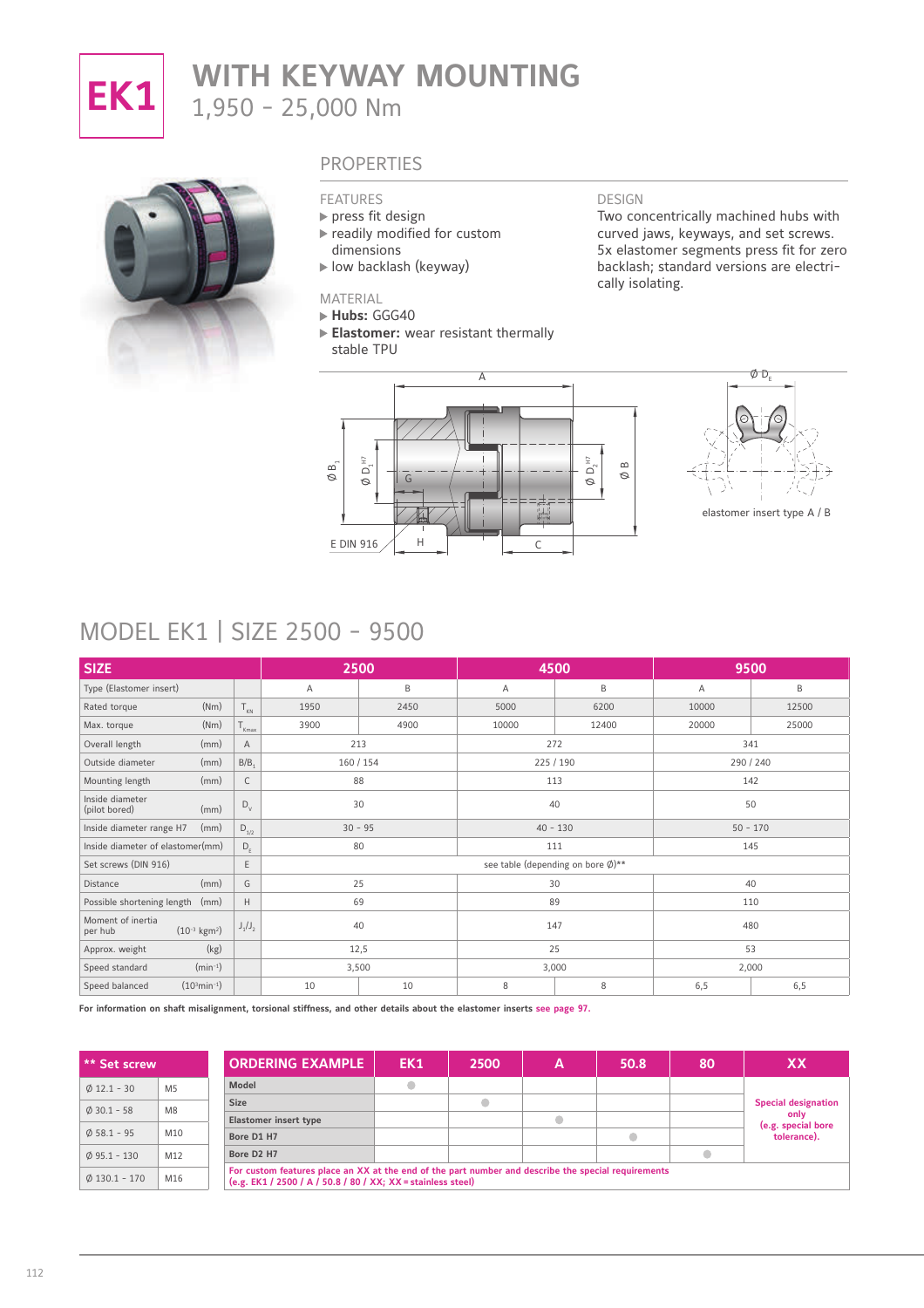

# **EKH** WITH FULLY SPLIT CLAMPING HUB 1,950 - 25,000 Nm



#### **PROPERTIES**

#### FEATURES

- lateral mounting
- $\triangleright$  easy installation and removal
- $\blacktriangleright$  allows for pre-alignment of shafts

#### MATERIAL

**Hubs:** GGG40

**Elastomer:** wear resistant thermally stable TPU



Two concentrically machined, fully split hubs with curved jaws and clamping screws. 5x elastomer segments press fit for zero backlash; standard versions are electrically isolating.

ORDERING EXAMPLE see page 98





elastomer insert type A / B

### MODEL EKH | SIZE 2500 - 9500

| <b>SIZE</b>             |                                                     |                |                                         |                                                                                                                                                                                                                          | 2500      |      | 4500     |                |                |           | 9500           |         |  |
|-------------------------|-----------------------------------------------------|----------------|-----------------------------------------|--------------------------------------------------------------------------------------------------------------------------------------------------------------------------------------------------------------------------|-----------|------|----------|----------------|----------------|-----------|----------------|---------|--|
| Type (Elastomer insert) |                                                     |                |                                         | Α                                                                                                                                                                                                                        | B         |      | Α        |                | $\mathsf B$    | Α         |                | B       |  |
| Rated torque            |                                                     | (Nm)           | $T_{KN}$                                | 1950                                                                                                                                                                                                                     | 2450      |      | 5000     |                | 6200           | 10000     |                | 12500   |  |
| Max. torque*            |                                                     | (Nm)           | $T_{Kmax}$                              | 3900                                                                                                                                                                                                                     | 4900      |      | 10000    |                | 12400          | 20000     |                | 25000   |  |
| Overall length          |                                                     | (mm)           | $\mathsf A$                             |                                                                                                                                                                                                                          | 213       |      | 272      |                |                | 341       |                |         |  |
|                         | Length of center section                            | (mm)           | $\mathsf{A}_{\varepsilon}$              |                                                                                                                                                                                                                          | 78        |      | 104      |                |                | 131       |                |         |  |
| Outside diameter        |                                                     | (mm)           | $\mathsf B$                             |                                                                                                                                                                                                                          | 160       |      | 225      |                |                | 290       |                |         |  |
|                         | Outside diameter with screw head (mm)               |                | $B_c$                                   |                                                                                                                                                                                                                          | 156       |      |          | 199            |                |           | 243            |         |  |
| Mounting length         |                                                     | (mm)           | $\mathsf{C}$                            |                                                                                                                                                                                                                          | 85        |      | 113      |                |                |           | 140            |         |  |
|                         | Inside diameter range H7                            | (mm)           | $D_{1/2}$                               |                                                                                                                                                                                                                          | $35 - 90$ |      |          | $40 - 120$     |                |           | $50 - 140$     |         |  |
|                         | Inside diameter of elastomer                        | (mm)           | $\mathsf{D}_{\scriptscriptstyle \sf F}$ |                                                                                                                                                                                                                          | 80        |      |          | 111            |                |           | 145            |         |  |
|                         | Clamping screw (ISO 4762)                           |                |                                         | $8 \times M16$                                                                                                                                                                                                           |           |      |          | $8 \times M20$ |                |           | $8 \times M24$ |         |  |
| clamping screw          | Tightening torque of the                            | (Nm)           | $\mathsf E$                             |                                                                                                                                                                                                                          | 300       |      | 600      |                |                | 1100      |                |         |  |
|                         | Distance between centers                            | (mm)           | E                                       |                                                                                                                                                                                                                          | 57        |      | 75       |                |                | 90        |                |         |  |
| Distance                |                                                     | (mm)           | G/G                                     |                                                                                                                                                                                                                          | 36        |      | 24/41    |                |                | 30/48     |                |         |  |
| Hub length              |                                                     | (mm)           | H/H                                     |                                                                                                                                                                                                                          | 120/69    |      | 154 / 89 |                |                | 193 / 110 |                |         |  |
|                         | Moment of inertia per hub $(10^{-3} \text{ kgm}^2)$ |                | $J_1/J_2$                               |                                                                                                                                                                                                                          | 40        |      |          | 147            |                |           | 480            |         |  |
| Approx. weight          |                                                     | (kg)           |                                         |                                                                                                                                                                                                                          | 12.5      |      | 25       |                |                |           | 53             |         |  |
| Speed standard          |                                                     | $(min^{-1})$   |                                         |                                                                                                                                                                                                                          | 3,000     |      | 3,500    |                |                |           | 2,000          |         |  |
| Speed balanced          |                                                     | $(103min-1)$   |                                         | 10                                                                                                                                                                                                                       | 10        |      | 8        |                | 8              | 6.5       |                | 6.5     |  |
|                         | $\emptyset$ 35                                      | $\emptyset$ 45 |                                         | For information on shaft misalignment, torsional stiffness, and other details about the elastomer inserts see page 97.<br>** Maximum transmittable torque of the clamping hub depends on the bore diameter<br>Ø50<br>Ø55 | Ø60       | Ø65  | Ø70      | Ø75            | $\emptyset$ 80 | Ø90       | $Ø$ 120        | $Ø$ 140 |  |
| <b>Size</b>             |                                                     |                |                                         |                                                                                                                                                                                                                          |           |      |          |                |                |           |                |         |  |
| 2500                    | 1400                                                | 1800           |                                         | 2000<br>2250                                                                                                                                                                                                             | 2500      | 2700 | 2900     | 3100           | 3300           | 3700      |                |         |  |
| 4500                    |                                                     | 2400           |                                         | 2900<br>2600                                                                                                                                                                                                             | 3100      | 3400 | 3600     | 3900           | 4100           | 4700      | 6200           |         |  |
| 9500                    |                                                     |                |                                         | 5000<br>5500                                                                                                                                                                                                             | 6000      | 6500 | 7000     | 7500           | 8000           | 9000      | 12000          | 14000   |  |

| <b>Size</b> | $\phi$ 35 | $\emptyset$ 45 | $\phi$ 50 | $\phi$ 55 | $\emptyset$ 60 | $\emptyset$ 65 | Ø70  | Ø75  | $\phi$ 80 | $\phi$ 90 | $\phi$ 120 | $\phi$ 140 |
|-------------|-----------|----------------|-----------|-----------|----------------|----------------|------|------|-----------|-----------|------------|------------|
| 2500        | 1400      | 1800           | 2000      | 2250      | 2500           | 2700           | 2900 | 3100 | 3300      | 3700      |            |            |
| 4500        |           | 2400           | 2600      | 2900      | 3100           | 3400           | 3600 | 3900 | 4100      | 4700      | 6200       |            |
| 9500        |           |                | 5000      | 5500      | 6000           | 6500           | 7000 | 7500 | 8000      | 9000      | 12000      | 14000      |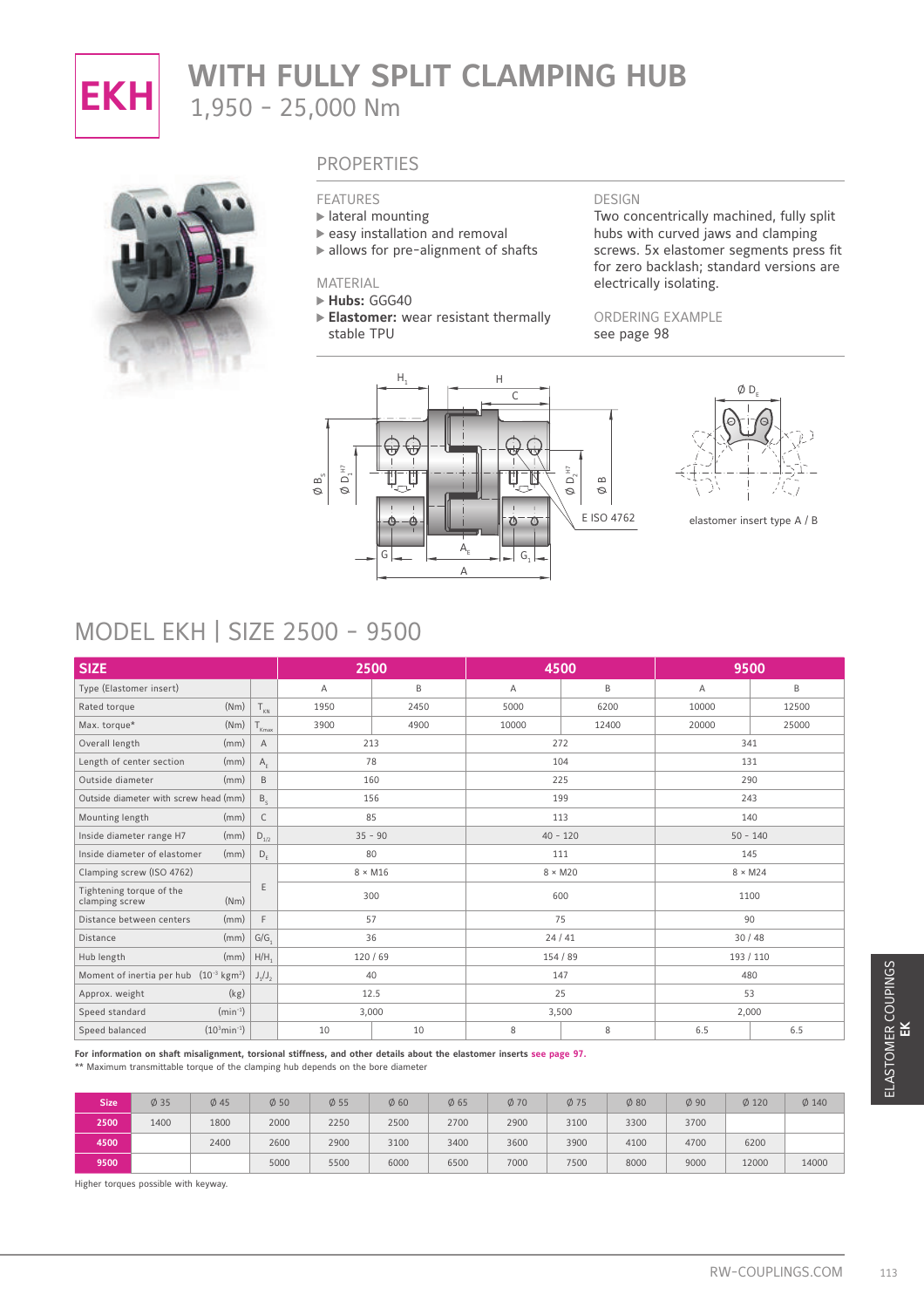

# **EK6** WITH CONICAL CLAMPING RING 1,950 - 25,000 Nm



#### PROPERTIES

#### FEATURES

- $\blacktriangleright$  high clamping pressure
- ▶ self centering on shaft
- $\blacktriangleright$  very high concentricity
- MATERIAL

#### **Hubs:** GGG40

**Elastomer:** wear resistant thermally stable TPU

#### DESIGN

Two concentrically machined hubs with curved jaws and conical clamping rings. 5x elastomer segments press fit for zero backlash; standard versions are electrically isolating.





elastomer insert type A / B

### MODEL EK6 | SIZE 2500 - 9500

| <b>SIZE</b>                                         |                          |                   | 2500      |      |       | 4500       | 9500       |         |  |
|-----------------------------------------------------|--------------------------|-------------------|-----------|------|-------|------------|------------|---------|--|
| Type (Elastomer insert)                             |                          |                   | Α         | B    | Α     | B          | Α          | B       |  |
| Rated torque                                        | (Nm)                     | $T_{KN}$          | 1950      | 2450 | 5000  | 6200       | 10000      | 12500   |  |
| Max. torque                                         | (Nm)                     | $T_{\text{Kmax}}$ | 3900      | 4900 | 10000 | 12400      | 20000      | 25000   |  |
| Overall length                                      | (mm)                     | A                 | 177       |      |       | 227        | 282        |         |  |
| Outside diameter                                    | (mm)                     | B/B               | 160/159   |      |       | 225 / 208  | 285        |         |  |
| Mounting length                                     | (mm)                     | $\mathsf{C}$      | 70        |      |       | 90         | 112        |         |  |
| Inside diameter range H7                            | (mm)                     | $D_{1/2}$         | $40 - 95$ |      |       | $50 - 130$ | $60 - 170$ |         |  |
| Inside diameter of elastomer                        | (mm)                     | $D_F$             | 80        |      |       | 111        |            | 145     |  |
| Clamping screw (ISO 4762)                           |                          |                   | 10x M10   |      |       | 10x M12    |            | 10x M16 |  |
| Tightening torque of the<br>clamping screw          | (Nm)                     | E                 | 60        |      |       | 100        | 160        |         |  |
| Distance                                            | (mm)                     | F                 | 51        |      |       | 66         |            | 80      |  |
| Moment of inertia per hub $(10^{-3} \text{ kgm}^2)$ |                          | $J_1/J_2$         | 31.7      |      |       | 135.7      |            | 469.2   |  |
| Approx. weight                                      | (kg)                     |                   | 15        |      |       | 35         |            | 73      |  |
| Speed standard                                      | $(min^{-1})$             |                   | 3,500     |      |       | 3,000      | 2,000      |         |  |
| Speed balanced                                      | $(10^3 \text{min}^{-1})$ |                   | 10        | 10   | 8     | 8          | 6.5        | 6.5     |  |

**For information on shaft misalignment, torsional stiffness, and other details about the elastomer inserts see page 97.** 

| <b>ORDERING EXAMPLE</b>                                                                                                                                          | EK6 / EKH | 2500 | 50.8 | 80 | XХ                                                                |
|------------------------------------------------------------------------------------------------------------------------------------------------------------------|-----------|------|------|----|-------------------------------------------------------------------|
| Model                                                                                                                                                            |           |      |      |    |                                                                   |
| <b>Size</b>                                                                                                                                                      |           |      |      |    |                                                                   |
| Elastomer insert type                                                                                                                                            |           |      |      |    | <b>Special designation only</b><br>(e.g. special bore tolerance). |
| Bore D1 H7                                                                                                                                                       |           |      |      |    |                                                                   |
| Bore D <sub>2</sub> H <sub>7</sub>                                                                                                                               |           |      |      |    |                                                                   |
| For custom features place an XX at the end of the part number and describe the special requirements (e.g. EK6 / 2500 / A / 50.8 / 80 / XX; XX = stainless steel) |           |      |      |    |                                                                   |